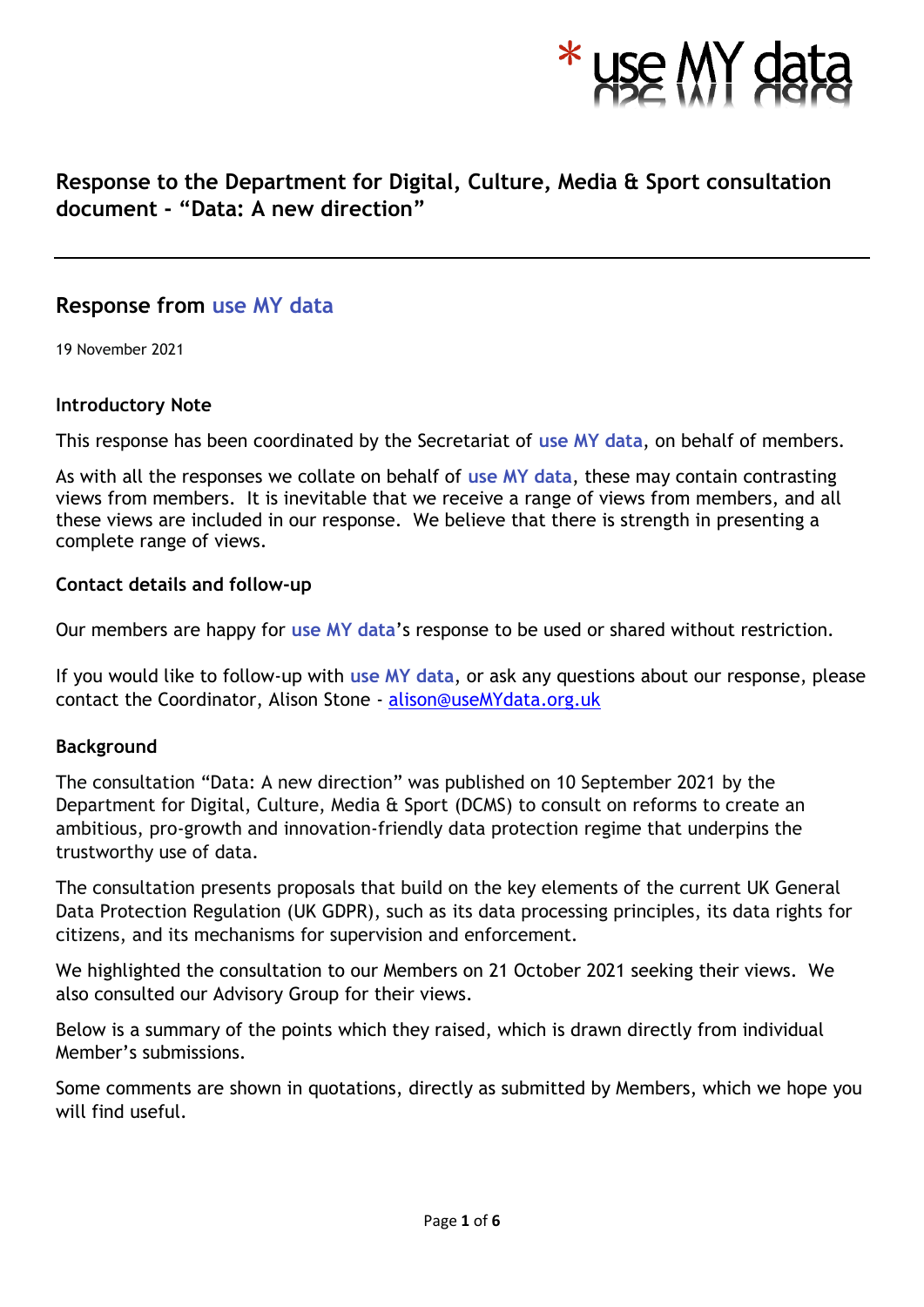## **Our overall assessment**

## Overarching comments

We agree with the idea of standardising and hopefully simplifying the rules for data-driven research across multiple domains as exemplified in the Ministerial statement.

It is essential that Data Controllers and researchers have clarity on what is and is not allowed for data release and usage. One set of rules would be a big step for that clarity and overcome the conservatism used in applying the access rules. Where there is confusion as to which set of rules apply, some organisations are applying all of them.

Fragmentation (whether existing or not) of data controllership of multiple elements of healthcare data, when the NHS is working in the opposite direction on integration of healthcare data, does not appear to make sense.

The length (146 pages) of the document means only people in the industry will devote sufficient time to it. Could you not have done or maybe still do a document which pulls out the key issues for public response? We see this as a major omission which could be easily rectified and would encourage you to do so.

We would like to sound a strong warning note, observing that it is difficult for the Information Commissioner's Office (ICO) to be truly independent if the appointment is the responsibility of Ministers. This is a serious concern.

## What's missing?

We seem to be slowly moving towards an integrated health record, added to, used and shared by multiple parties. As a result, we think that the current roles and responsibilities of multiple Data Controllers across the record will become blurred.

The issue of whether there should be more centralisation of the Data Controllership role needs consideration. The current model relates better to when individual health providers kept their own paper records or later held them on their own IT systems.

This issue of multiple data controllers in the new era of shared health records was raised by several Members. This is an issue which needs addressing.

We think the document has missed out a critical section with respect to healthcare, which was raised by several Members. At the moment many AI Tools get stuck at the stage of 'proven in the lab' and do not move to the stage of 'this is the way we do things round here' let alone improving health at national or global levels. There urgently needs to be:

- A clear process which any tool must pass to move from the first stage to the second and third. It must be practical, reliable and predictable.
- A clear understanding of who is accountable if an approved tool leads to bad consequences. Who is liable if the clinician follows the instructions on the box? The developer, the supplier, the approvals body, the clinician, the clinician's organisation?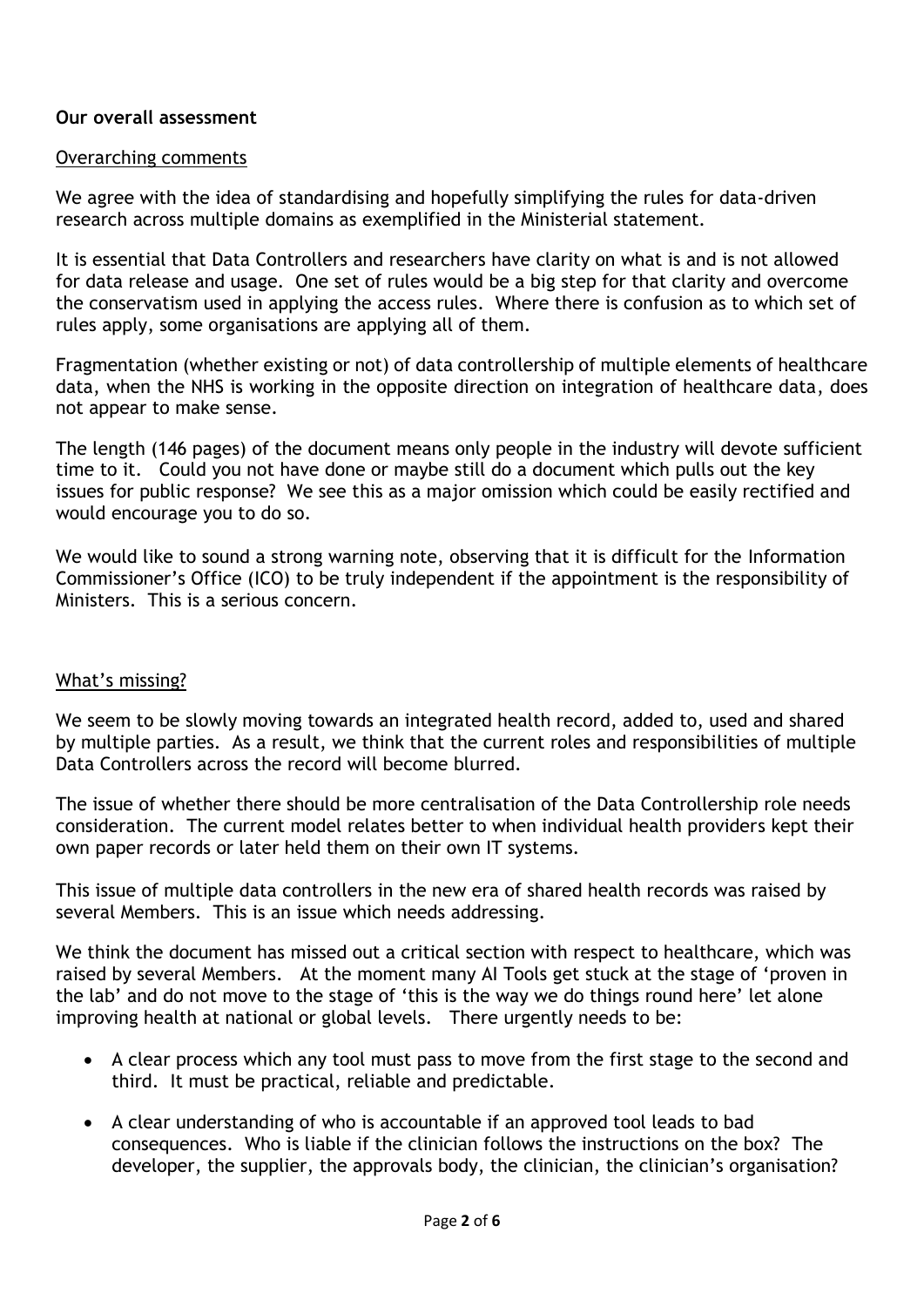• Clarity that liability needs to be insurable, so the insurance industry needs to be involved in the thinking behind the process.

One Member specifically noted "Sadly, from a methodologist's perspective, in practice 'proven in the lab' i.e., research published in a reputable journal etc. is no guarantee of the rigour or validity of the research. AI and related clinical research papers often reveal poor methodology which renders findings vulnerable to bias etc. I am aware of a growing number of really good academics both at KCL and internationally who are concerned about the low-quality thresholds for publishing even for 'good quality' journals."

We would also point you to David Spiegelhalter's presentation 'Be prepared to show your workings' from which the **use MY data** [definition of transparency](http://www.usemydata.org/projects.php?project=4) was derived. One of our Members has been working with a group at Oxford led by Dr Baptiste Vasey & Prof. Peter McCulloch on developing a Core Information Set for publishing AI development in healthcare (currently in pre-publication) which could help raise standards. We can supply email details if needed.

We are glad that this work is being done and thank DCMS for taking a lead. However, we hope that other Departments use this work rather than deciding that they need to do the same thing again, and this might be made more explicit.

## **Our detailed comments**

Q1.2.2 P13 Certainly agree the benefit of pulling together the rules for researchers using data into a single rule book which can be applied across domains (but, if absolutely necessary, a small number of domain specific rules on top of the common base).

Q1.2.8 and following. Agree that subjects should be able to give permission for researchers to use their data in a broad area rather than just for a specific research topic. Good research always creates new questions which might be able to use the same data. As one Member noted, "I would be happy for them to continue without asking me again".

Q1.4 and following. Agree with the concept of a list of uses which would always be considered legitimate but the possible list in Q1.4.2 felt uncomfortable. That area needs more justification. This is an area where the privacy campaigners might have a field day and undermine the whole set of changes envisaged.

Q1.5 and following. Fairness in AI. Agree that there is a plethora of organisations (some official, some merely interested) putting forward their definitions of fairness which makes it difficult for researchers to be sure they are using data fairly and causes data controllers to be ultra conservative in allowing their data to be used because of the competing and conflicting rules and guidance. We must move towards a single definition and a single process through the approval. This would not only allow the rules to be applied consistently but also give clarity to researchers and data controllers on what is fair and save taxpayer money in that we can stop multiple bodies re-inventing slightly but irritatingly different wheels.

Q1.5.10, 11, 12. Strongly agree.

Paras 96 to 100. We do not think there is sufficient focus on 'explainability'. For 'explainability', we see two dimensions in health: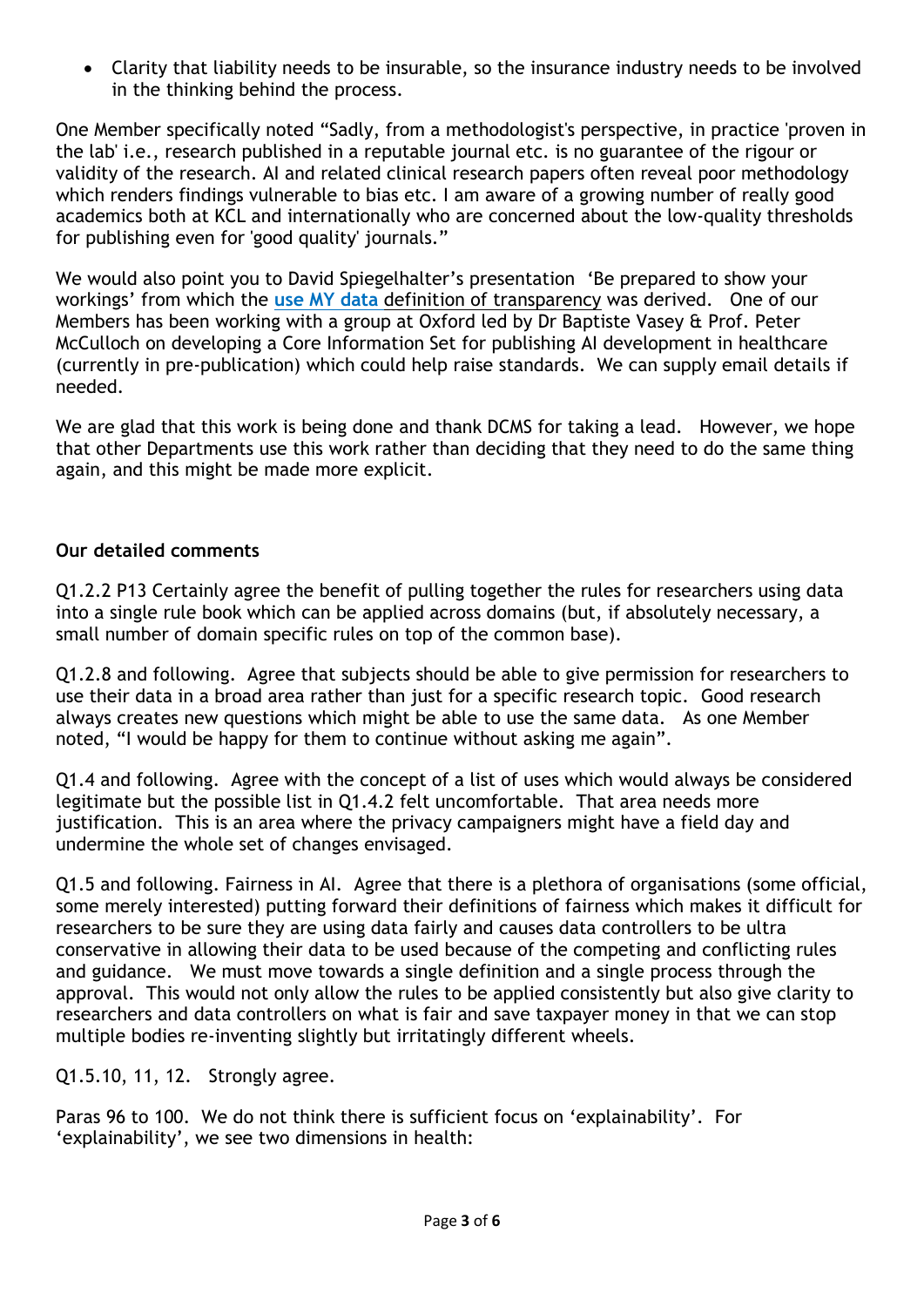- 1. The logic as to how a recommendation has been reached must be understandable, explainable and agreed at the expert level.
- 2. The clinician or whoever is communicating the recommendation to the patient must be able to explain the reason why, in comprehensible terms to the individual concerned. Thus, the clinician must have sufficient understanding of how the recommendation was developed which presents a real challenge.

For making decisions regarding members of the public, it is absolutely necessary that individuals are given or can obtain an understandable explanation of why the decision was taken. One Member highlighted this by saying "To take an exaggerated absurd health example to make my point – if I report earache and the computer says my leg should be chopped off, I want to know why, I don't just want to be told that's what the computer says".

Q1.5.17 Related to the previous paragraph, we think that in deciding the circumstances where purely automated decision making is ok, due regard must be given to the potential consequences of the decision to the individual impacted.

Q1.5.18, 19, 20 Use of profiling in AI and fairness. Clearly critical but the preceding discussion, whilst exemplifying the problem, is very woolly and vague on what is being proposed. It's a critical area (and again getting it wrong could undermine the overall proposals) and a lot more thought needs to go into the proposals and making them clear. One Member summarised saying "I like the thought of an Algorithmic Risk Assessment but what is it in practice and how would it work?"

Q1.6.1, 2, 3, 4 Strongly agree need clearer definition of what is anonymous or pseudonymised. We are asked to choose between two different rule books, but the ICO is currently studying the issue. We think it would be best to wait for the ICO analysis and recommendations rather than pre-judge by jumping for one of the two.

Q1.7 etc. There is a role for responsible data sharing within health facilitated by intermediaries. It should include not just the normal NHS Data Controllers but also social care and private healthcare as part of the move to a National Health Record. We were not sure whether in the text you are looking at something that goes beyond this?

Q2.2.1 and following. Support the development of a clearer/simpler privacy management programme In health. In particular, the measures that require Trusts to have a Data Protection Officer, an Information Governance Manager and a Caldicott Guardian operating in the same domain but applying different controls on how data is collected, used and shared, produce added bureaucracy, confusion, conservatism and costs. There should be a radical rethink of this regime to create greater clarity. This is not in the interests of patients.

Chapter 3 – We did not think this chapter was as relevant to health, so no comments provided.

Chapter 4 - Q4.3.3 4.4.1 Strongly agree.

Chapter 5 generally. We would add that if we clarify and strengthen the ICO's role we should consider what further value the Office of the National Data Guardian adds and whether it would be better to combine the roles.

Q5.2.1 Strongly agree.

Q5.2.2 Very, very strongly agree.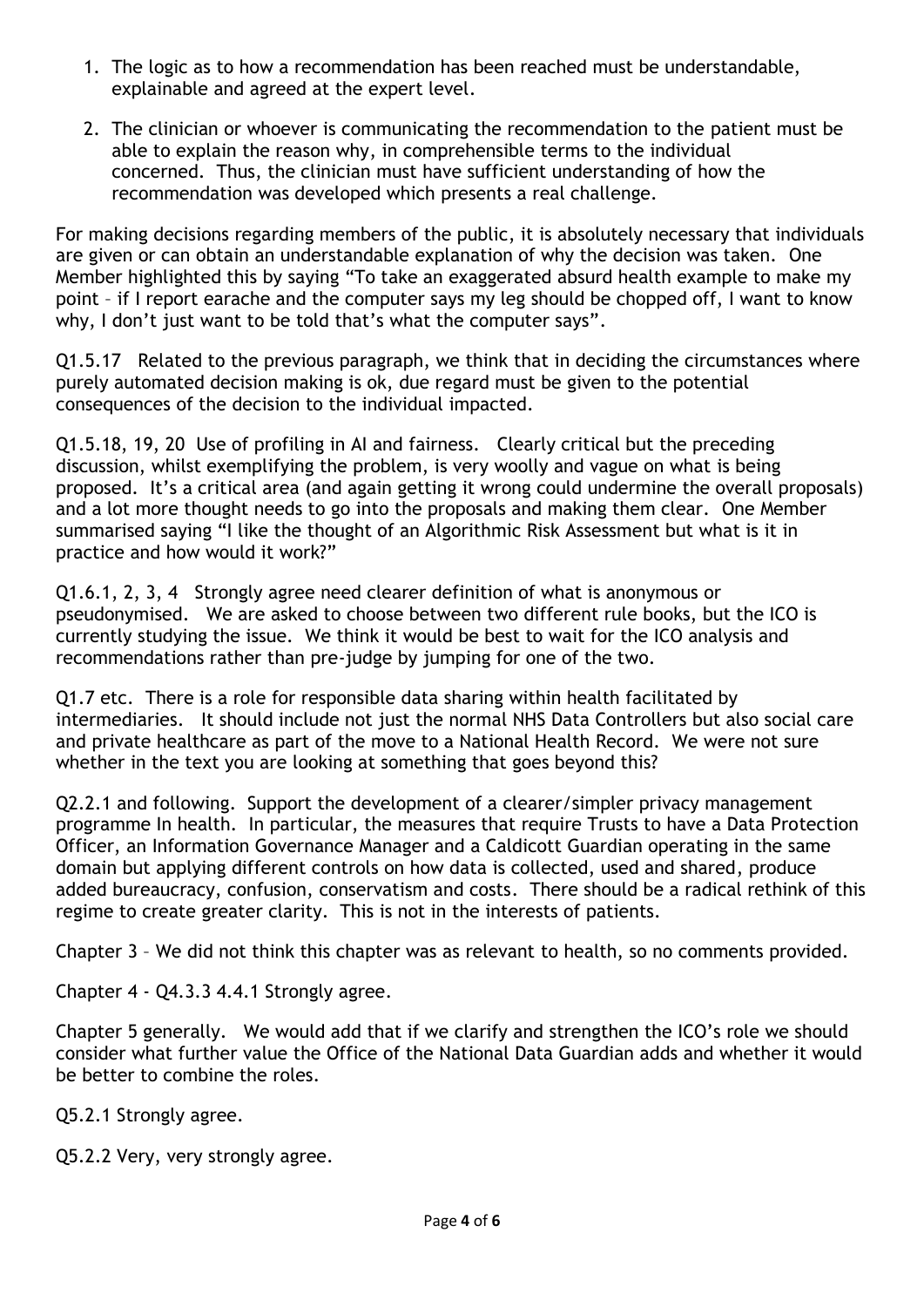Q5.3.2 - The appointments process for the Information Commissioner raised concerns with Members.

One Member usefully summarised, saying "I was only alerted to this issue by hearing the current Information Commissioner on Radio 4 last week. She was concerned that the Government's proposals would change the appointment from one made by Parliament to one made by Ministers"

Specifically, paragraph 359 in the document talks about the appointments process being done under the existing governance code on Public Appointments. This all sounds very reasonable, but the clue is in the statement in para 359 about appointments being a responsibility of Ministers accountable to parliament. What this means in practice, and we have seen it happen in various arm's length bodies, is that Ministers can (and do) ignore the appointments panel recommendation and appoint whoever they like.

We would like to sound a strong warning note, observing that it is difficult for the ICO to be truly independent if the appointment is the responsibility of Ministers. This is a serious concern.

We strongly emphasise the need to keep the ICO independent from Ministers.